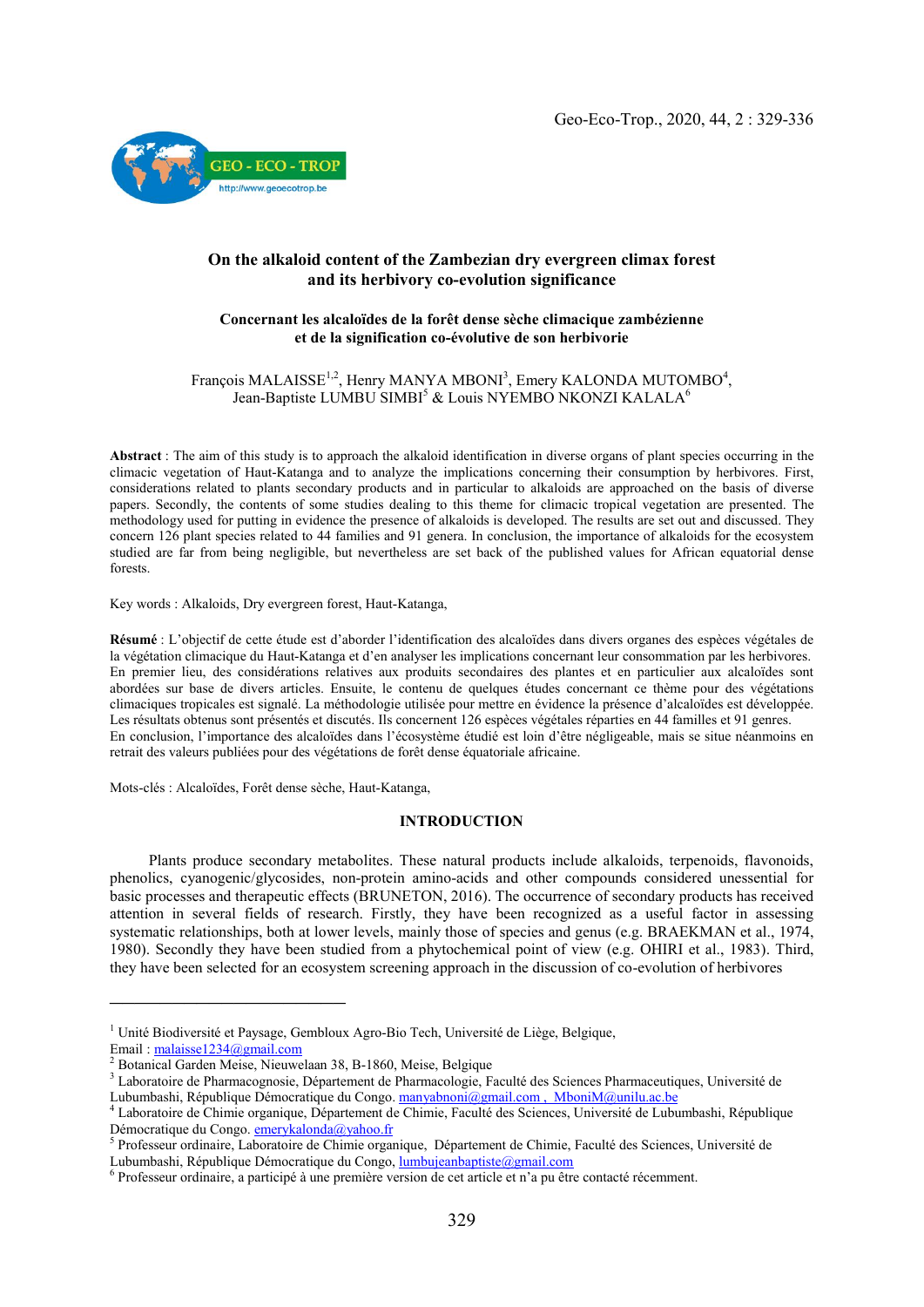(HLADIK & HLADIK, 1977). Fourthly, a broad discussion has been taken into consideration regarding whether these products are plant defense compounds or not (ROBINSON, 1974 ; JANZEN et al., 1977). Lastly, they are the subject of books, notably AZIMOVA & YUNUSOV (2013), BRUNETON (2016), as well as concerning ecogeographic perspective (LEVIN & YORK, 1978).

 Alkaloids are divided into several large groups, such as pyrrolidine, pyridine, quinoline, isoquinoline, indole, quinazoline, and so forth (AZIMOVA & YUNUSOV, 2013). They are also divided into mains groups including peptides and cyclopeptide alkaloids, and true-, proto-, polyamine-, and pseudo-alkaloids (MEMARIANY et al., 2020).

The alkaloids are the largest group of secondary metabolites and one of the most structurally diverse one. Therefore the simple presence or absence of alkaloids constitutes only a first step of approach. If simple indol alkaloids are widespread in higher plants, remaining indole alkaloids are produced in a more complex biosynthetic route. Seco-loganin-type alkaloids, for instance, are almost completely confined to three closely related families : the Apocynaceae, the Loganiaceae and the Rubiaceae (KISAKUREK & HESSE, 1980 : LEEUWENBEG, 1980 ; GERSHENZON & MABRY, 1983). In the same way, benzylisoquinoline alkaloids are found predominantly in the Magnolidae (GUINAUDEAU et al., 1975). The distribution of a number of other classes of alkaloids is so scattered that it can only be explained by convergent evolution. Such is the case of tropane alkaloids (EVANS, 1979), pyrrolizidine alkaloids (SMITH & CULVENOR, 1981) and alkaloids of isoprenoid origin (PELLETIER & MODY, 1980).

GOMES & GOTTLIEB (1980) have suggested that, as angiosperms evolved from a woody to an herbaceous habit, their chemical strategies changed. According to them, the most primitive alkaloids were produced from the ordinary amino-acids such as ornithine and lysine and were superseded successively by phenylalanin, tyrosine, anthranitic acid and mevalonic acid.

The dry evergreen forest scattered through the Zambezian Region, sensu WHITE (1983), is generaly regarded as a climax vegetation type (SCHMITZ, 1963). On the one hand, its relationship to the equatorial rain forest is obvious, but on the other hand it constitutes the first step of a regressive succession « dry evergreen forest – open forest – wooded savannah » generally recognized for Upper Katanga (MALAISSE, 1982, 1983). The dry evergreen forest of Upper Katanga has been the subject of several important studies, notably DIKUMBWA (1990), DIKUMBWA et al. (2020), MALAISSE (1993) and MALAISSE et al. (2000). The presence of alkaloids in equatorial rain forest has been studied for Africa in Gabon (HLADIK & HLADIK, 1977), in Cameroon and Uganda (GARTLAN et al., 1980).

The particular position of the Zambezian dry evergeen forest makes it a useful subject of alkaloids prospection in view of pinpointing a strategy evolutionary shift from equatorial rain forest to dry tropical forest. This is the aim of the present paper.

#### METHODOLOGY

The methodology used is that previously used by MALAISSE et al. (1979) accordingly to the semiquantitative method suggested by ABISCH & REICHSTEIN (1960). Alkaloids were considered to be present only if the six Abisch and Reichstein reagents produced a precitipate. This method permits detection of alkaloids values of less than 0.01% on samples of one g. The six reagents used are :

1.- Hager's reagent : 1% m/w aqueous solution of picric acid

2.- Sonnenschein's reagent : 5% m/w phosphomolybdic acid in 10% HNO3

3.- Mayer's reagent : 1.358 g of HgCl2 in 60 ml of water (Sol. A), 5 g of KI in 10 ml H2O (Sol. B). Sol A and Sol B are mixed together before use and diluted up to 100 ml with distilled water

4.- Dragendorff's reagent : Solution A : 1.7 g basic sub-nitrate bismuth nitrate in 100 ml water/acetic acid (4 :1). Solution B : 40 g potassium iodide in 100 ml of water. Before use, 5 ml A, 5 ml B, 20 ml acetic acid and 70 ml water are mixed together

5.- Silicotungstic acid (12 % m/v in distilled water)

6 ;- Wagner's reagent (Iodo-potassium iodide) : 2 g of iodine and 6 g of KI are simultaneously dissolved in 100 ml of water.

Regarding the sample preparation, the plant specimens were led to dessicate at room temperature for 10 hours. After grinding, 1 g dry powder samples were macerated overnight with 10 ml methanol and during four hours at 50°C. The solutions were then filtered, concentrated to dryness, ressuspended in 2 ml of 1% hydrochloric acid and again filtered to discard unsolubilized product. The aqueous solutions were than alkalinized with concentrated ammonium hydroxyde (32% m/m NH3) and finally extracted with 15 ml chloroform. The chloroformic extracts were concentrated to dryness and rediluted in exactly 0.5 ml chloroform which were transfered in small glass tube to be extracted with 0.5 ml 1% hydrochloric acid. Six drops of the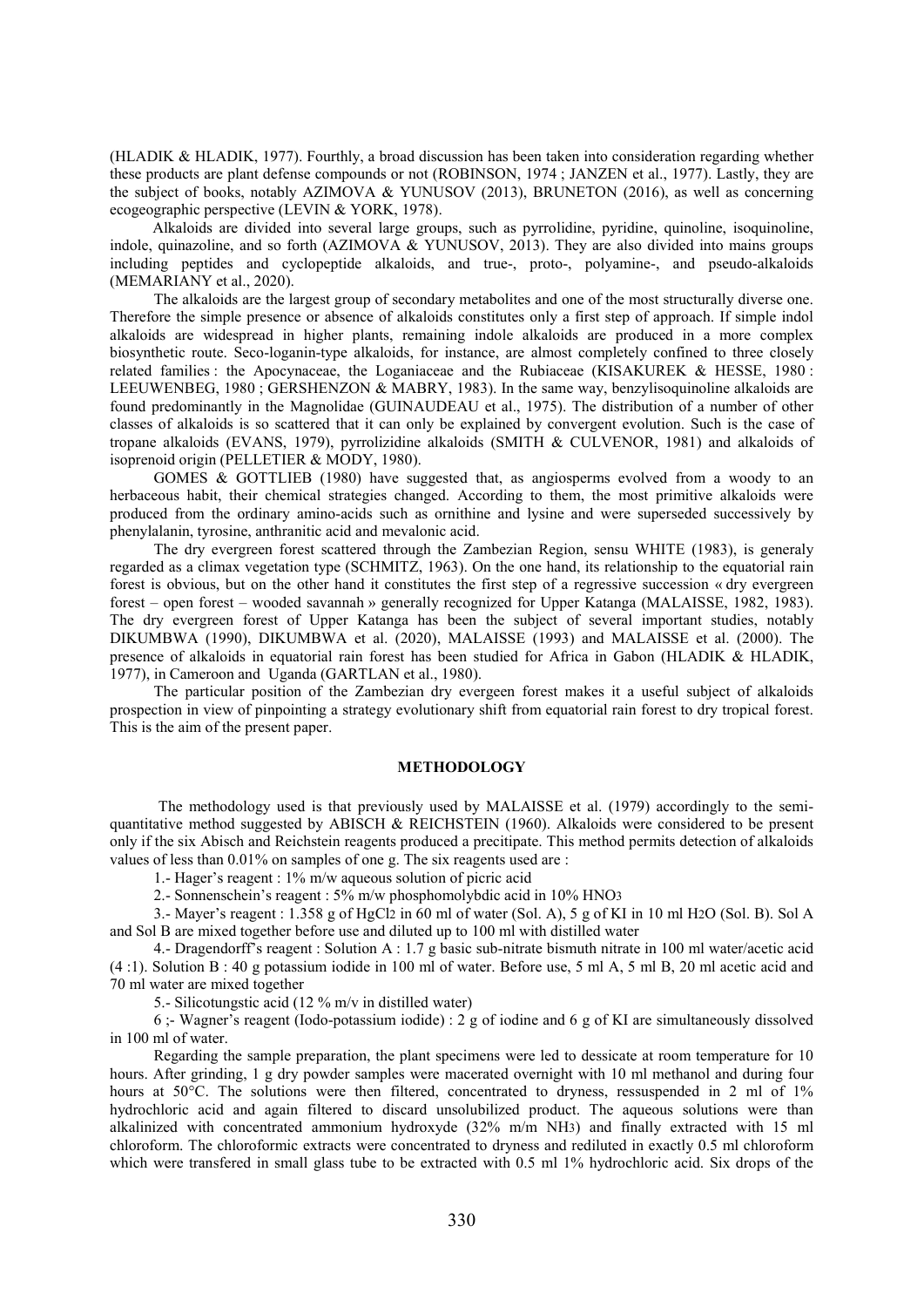aqueous phases (from Pasteur pipettes) were deposited on glass plates and tested for alkaloids with the six above metionned reagents.

The occurrence of alkaloid in a plant sample was considerd positive providing that all six reagents gave a precipitate. With such procedure, the limit of detection was of 0.01  $\delta/$  alcaloid in 1 g dry sample.

### RESULTS

We have checked up 126 plant species related to 44 families and 91 genera (Table 1). Concerning prsence of alkaloids, for the leaves we have  $33(+)$ ,  $93(-)$ , for stems (mainly bark) we have  $23(+)$ ,  $84(-)$ , for roots (mainly bark) we have  $35(+)$ ,  $65(-)$ , for the flowers we have  $13(+)$ ,  $27(-)$ , for the floral axis we have  $0(+)$ ,  $1(-)$ , for the floral base we have  $1(+)$ ,  $0(-)$ , for the petal we have  $0(+)$ ,  $1(-)$ , for the ripe fruit we have  $5(+)$ ,  $22(-)$ , for the fruit pulp we have  $0(+)$ ,  $1(-)$ , for the unripe fruit we have  $2(+)$ ,  $0(-)$ , for the fruit envelope (exocarp and mesocarp) we have  $4(+)$ ,  $12(-)$ ; for the seed we have  $4(+)$ ,  $22(-)$ , and for the unripe seed we have  $1(+)$ ,  $0(-)$ , this putting the great total to 454 tests.

 The tests on alkaloids' presence were positive for 48 species or 38,1%. Regarding organs, we obtain the following sequence, taking into account only organs with more than 20 tests available : roots (53,8% > flowers  $(48.0\%)$  > leaves  $(35.5\%)$  > stems  $(29.8\%)$  > ripe fruits  $(22.7\%)$  > seeds  $(18.2\%)$ .

 According to the identification of alkaloids in the different families of the collected species, there are finally 21 species studied of the family Verbenaceae, among which 16 species contain alkaloids. In this family, alkaloids are more frequent in leaves (87.5%), the three other organs, roots, stems and flowers having the same percentage (56.3%). Secondly of the 19 Rubiaceae harvested, only 4 contain alkaloids, 2 species have alkaloids in the flower, one species in the fruit envelope and seed , one species in the root organ. Third, out of 9 Fabaceae collected, 3 species contain alkaloids, one in four organs (leaves, stems, roots and fruit envelope), one in two organs (stems and roots) and one only in roots. .

 It is also noted that the 5 Annonacae harvested contain all alkaloids (100%). In this family, roots contain the most alkaloids (100%), followed by stems (60%) and leaves (40%). In the same way, 7 Apocynaceae were harvested and only 3 species contain alkaloids, one in the seven organs tested, one in three organs and one only in leaves. In addition, all three species of Loganiaceae contain alkaloids (100%) and the 2 species of Opiliaceae also (100%). Finally, out of 4 Lamiaceae harvested, there are only two species that contain alkaloids (50%).

#### DISCUSSION AND CONCLUSION

The Apocynaceae *Tabernaemontana pachysiphon* allows a special comment. It is the only species, coming from the Luiswishi dry evergeen forest that has positive results concerning alkaloid content for seven organs studied. This medium size evergreen tree, with a dense canopy and dark green shiny leaves, occurs in light forest and riverine forest. Its presence in Luiswishi evergeen climax forest in thus not surprising.

Six other species present alkaloid content for three organs studied (leaf, stem and root). They are: *Artabotrys collinus, Monanthotaxis schweinfurthii, Erythroxylon emarginatum, Strychnos lucens, Cissampelos owariensis* and *Teclea nobilis.* We will shortly review some of them. First, *Erythroxylon emarginatum* is an evergreen shrub of small tree up to 6 m height. He is mostly observed in evergreen fringing forest. His presence at Luiswishi site is thus not surprising. Similarly, *Strychnos lucens* is a woody evergeen climber that has been quoted for fringing forest and riverine forest (WHITE, 1962).

On the other hand, *Entandrophragma delevoyi*, a semi-evergeen tree, which can grown to 27- 35 meters tall and which is strickly restricted to the Zambezian dry evergeen forest, in Katanga and Zambia (WHITE, 1962), as no alkaloid content for the three organs studied (leaf, stem and root).

Concerning the Verbenaceae, the frequent presence of alkaloids in various organs is confirmed. *Duratia repens* takes the top position with 8 positive results. Just behind are *Clerodendron uncinatum* (6 positive results) and *Clerodendrum tanganyikense* (5 positive results). It should be remain that those plants are not providing from the Luiswishi site but from other places in High-Katanga.

In conclusion, the importance of the alkaloids of the Zambezian dry evergreen climax forest are far from being negligible, but nevertheless are set back of the published values for African equatorial dense forests.

More over, it should be noted that we are unable to distinguish the nature of the predators for each species and thus also families and this in relation with the host plant or foodplant. The further researchs could concern the relations between predators and hosts and also the ways of metabolisation of alkaloids extracted from plants in order of better understanding if it processes from defense, feeding or detoxification.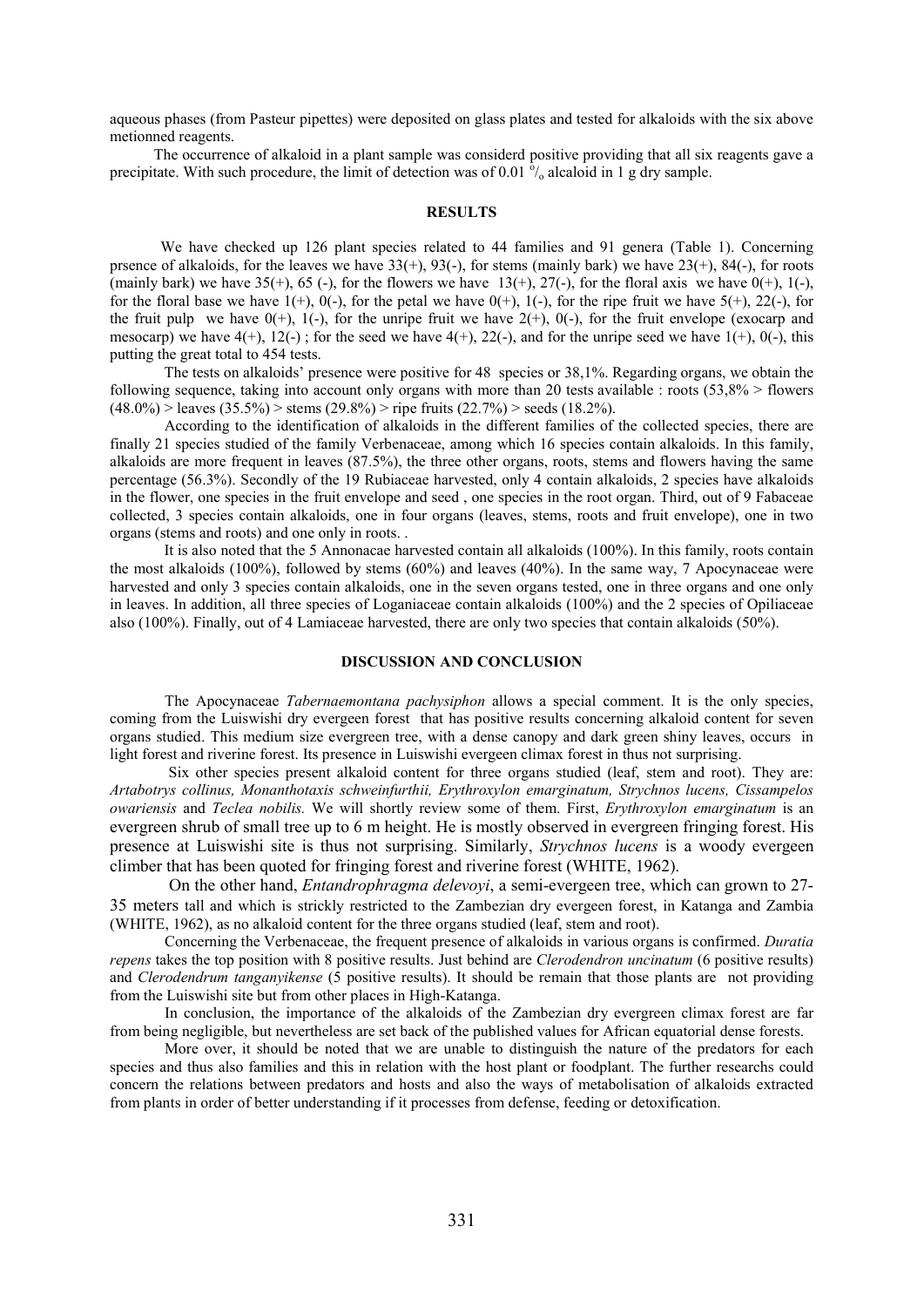#### **REFERENCES**

- ABISCH E. & & REICHSTEIN T. (1960). Orientierende chemische Untersuchung einiger Apocynaceen. *Helvetica Chimica Acta*, 43: 1844-1861.
- AZIMOVA S.S. & YUNUSOV M.S. (Eds.) (2013). *Natural compounds – Alkaloids: plant sources, structure and properties*. Springer New-York, 823 p.
- BRAEKMAN J.C., NYEMBO L., BOURDOUX P., KAHINDO N. & HOOTELE C. (1974). Distribution des alcaloïdes dans le genre *Lycopodium. Phytochemistry*, 13(11): 2519-2528.
- BRAEKMAN J.C., NYEMBO L. & SYMOENS J.-J. (1980). Chimiotaxonomie des lycopodiales : distribution des alcaloïdes*. Phytochemistry*, 19(5): 803-807.
- BRUNETON J. (2016). *Pharmacognosie : Phytochimie, plantes médicinales.* 5ième édition,
- DELAUDE C., BREYNE H. & LE MEN-OLIVIER L. (1979). Recherche sur la présence éventuelle d'alcaloïdes dans du matériel végétal récolté au Zaïre. *Bull. Soc. roy. Sci. Liège*, 48: 489-495.
- DIKUMBWA N. (1990). *L'impact des facteurs écologiques sur les cycles biogéochimiques en forêt dense sèche à* Entandrophragma delevoyi *De Wild. au Shaba méridional*. Thèse de Doctorat en Géographie, Université de Liège, 172 p.
- DIKUMBWA N., ALEXANDRE-PYRE S., NAWEJ S.T. & MALAISSE F. (2020). Etude des températures des sols de trois écosystèmes naturels du Haut-Katanga. *Geo-Eco-Trop*, 40(2): 33-49.
- EVANS W. (1979). Tropane alkaloids of the Solanaceae. *In* J. Hawkes, R. Lester & A. Skelding (Eds.), *The biology and taxonomy of the Solanaceae*, Academic Press London, 241-254.
- GARTLAN J.S., MCKEY D.B., WATERMAN P.G. & STRUHSAKER T.T. (1980). A comparative study of the phytochemistry of two African Rain Forest. *Biochemical Systematics and Ecology*, 8(4): 401-422.
- GERSHENZON J. & MABRY T.J. (1983). Secondary metabolites and the higher classification of angiosperms. *Nordic Journ. Bot.*, 3: 5-34.
- GOMES C.M.R. & GOTTLIEB O.R. (1980). Alkaloid evolution and angiosperm systematics. *Biochemical Systematics and Ecology*, 8(1): 81-87.
- GUINAUDEAU H., LEBOEUF M. & CAVE A. (1975). Aporphine alkaloids. *Lloydia*, 38(4): 275-338.
- HLADIK A. & HLADIK C.M. (1977). Significations écologiques des teneurs en alcaloïdes des végétaux de la forêt dense. Résultat des tests préliminaires effectués au Gabon. *La Terre et la Vie*, 33: 515-555.
- JANZEN D.H., JUSTER H.B. & BELL E.A. (1977). Toxicity of secondary compouds to the seed-eating larvae of the bruched beetle. *Callosobruchus maculatus*. *Phytochemistry*, 16(2): 223-237.
- KISAKUREK M.V. & HESSE M. (1980). Chemotaxonomic studies of the Apocynaceae, Loganiaceae and Rubiaceae with reference to indole alkaloids. *In* J.D. Philipson & M.H. Zenk (Eds.), *Indol and Biogeneticaly related alkaloids*, Academic Press London, 11-26.
- LEEUWENBERG A.J.M. (1980). The taxonomic position of some genera in the Loganiaceae, Apocynaceae and Rubiaceae, related families which contain indole alkaloids. *In* J.D. Philipson & M.H. Zenk (Eds.), *Indol and biogenetically related alkaloids*, London Academic Press, 1-10.
- LEVIN D.A. & YORK B.M. (1978). The toxicity of plant alkaloids : an Ecogeographic perspective. *Biochemical Systematics and Ecology*, 6(1): 61-76.
- MALAISSE F. (1982). Comparison of the woody structure in a regressive zambezian succession: dry evergreen forest – open forest – wooded savanna (Luiswishi, Shaba, Zaire). *Geo-Eco-Trop*, 6(4): 309-350.
- MALAISSE F. (1993). The ecology of the Zambezian dry evergreen forest with recommendations for conservation management. *In* H. Lieth & M. Lohmann (Eds.), *Restoration of tropical forest ecosystems*. Kluwer Academic Publishers, Dordrecht (The Netherlands), Tasks for vegetation science, 30: 75-90.
- MALAISSE F., DIKUMBWA N'L., BLANCKE V. & LETEINTURIER B. (2000). Preliminary observations on Zambezian dry evergreen forest gaps. *In* R. Ceulemans, J. Bogaert, G. Deckmijn & I. Nijs (Eds.), *Topics in Ecology : Structure and function in plants and ecosystems*. University of Antwerp, U.I.A., 143-153.
- MALAISSE F., GRÉGOIRE J., NYEMBO L. & ROBBRECHT E. (1979). A propos de la recherche d'alcaloïdes dans les Rubiaceae du Shaba (Zaïre). *Bull. Jard. Bot. Nat. Belg.*, 49: 165-177.
- MEMARIANI Z., GORJI N., MOEINI R. & FARZAEI M.H. (2020). Chapter Two Traditional uses. *Phytonutrients in Food*, 23-66.
- OHIRI F.C., VERPOORTE R. & BAERHEIM SVENDSEN A. (1983). The African Species and Their Alkaloids : A Review. *J. Ethnoparmacol.*, 9(1-2): 167-223.
- PELLETIER S.W. & MODY N.V. (1980). Developments in the chemistry of diterpenoid alkaloids. *Journ. Nat. Prod.*, 43: 41-71.
- ROBINSON T. (1974). Metabolism and function of alkaloids in plants. *Science*, 184(4135): 430-435.
- SCHMITZ A. (1963). Les muhulus du Haut-Katanga méridional. *Bull. Jard. Bot. Etat*, 32: 221-290.
- SMITH L.W. & CULVENOR C.C., (1981). Plant sources of hepatotoxic pyrrolizidine alkaloids. *J. Nat. Prod.*, 44(2): 129-152.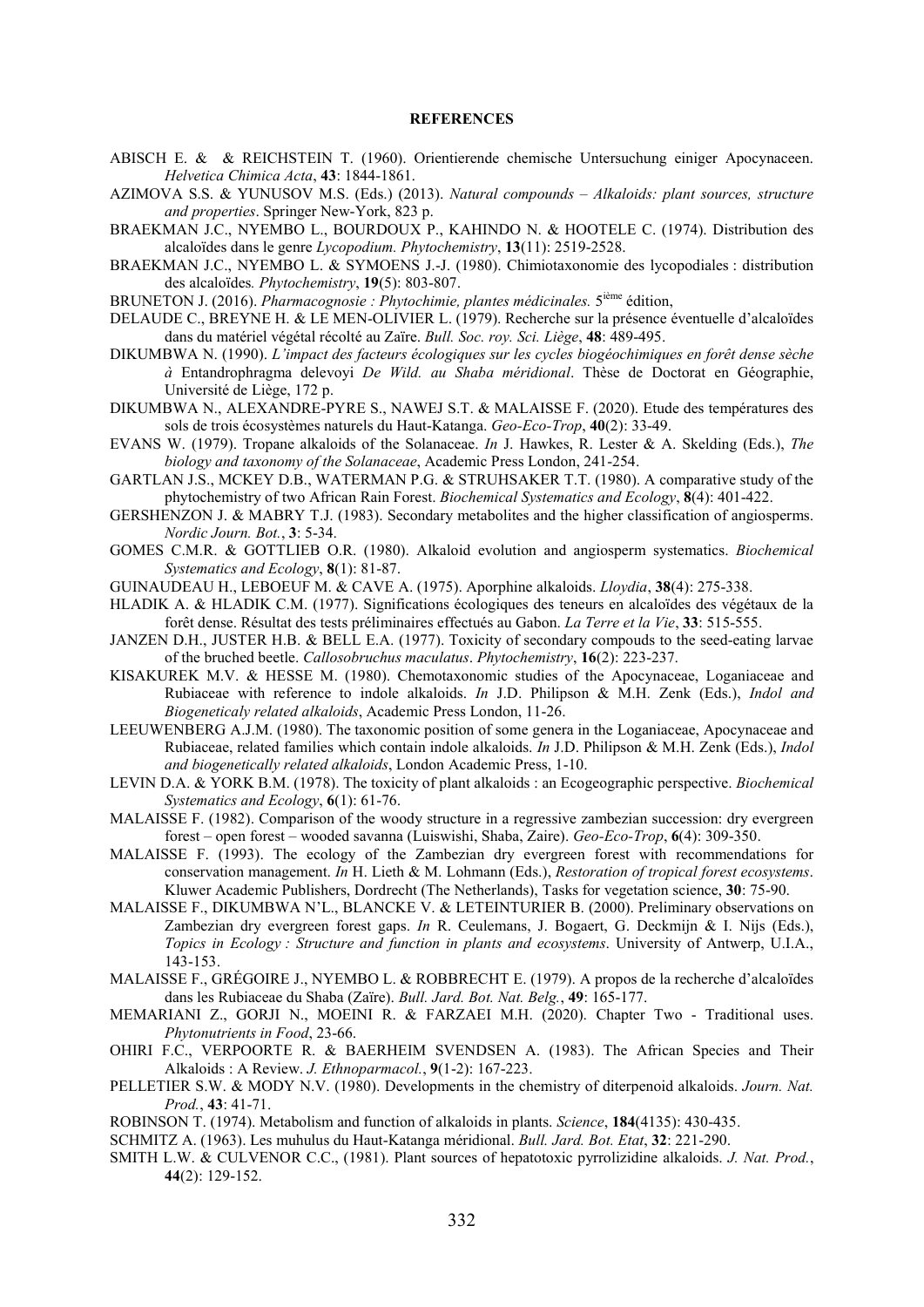WHITE F. (1962). *Forest Flora of Northern Rhodesia*. Oxford University Press (U.K.), xxvi + 455 p.

WHITE F. (1983). *Vegetation of Africa – a descriptive memoir to accompany the Unesco/AETFAT/UNSO vegetation map of Africa.* Natural Resources Research report XX, U.N. Educational, Scientific and Cultural Organization, Paris, 356 p.

Table 1.- Research of alkaloids in the plant species of the dense dry climax evergreen forest of Luiswishi (Presently Upper-Katanga) and 22 species from other sites of Upper-Katanga. Vouch : Voucher references : F = Malaisse François ; KM = Kisimba Kibuye-Muzinga Yumba ; LS = Lumbu Simbi ; Vouchers deposited at Botanical Garden Meise.

(a) leaf ; (b) stem ; (c) root ; (d) flower ; (e) floral axis ; (f) floral base ; (g) petal ; (h) ripe fruit ; (i) fruit pulp ; (j) unripe fruit ; (k) fruit envelope ; (l) seed ; (m) unripe seed.

| Family               | Vouch  | Plant species                                          | a                        | b                | $\mathbf{c}$     | d              | e | f | g | $\hbar$        | 1 | k |        | m |
|----------------------|--------|--------------------------------------------------------|--------------------------|------------------|------------------|----------------|---|---|---|----------------|---|---|--------|---|
| 1. Anacardiaceae     | F11889 | Lannea antiscorbutica (Hiern.)<br>Engl.                |                          |                  |                  |                |   |   |   |                |   |   |        |   |
|                      | F9279  | Sorindeia katangensis Van der<br>Veken                 |                          |                  |                  |                |   |   |   |                |   |   |        |   |
| 2. Annonaceae        | F8680  | Artabotrys collinus Hutch.                             | $^{+}$                   | $^{+}$           | $^{+}$           |                |   |   |   |                |   |   |        |   |
|                      | F8669  | Artabotrys monteiroae Oliv.                            | $\overline{\phantom{0}}$ | $^{+}$           | $^{+}$           |                |   |   |   |                |   |   |        |   |
|                      | F11893 | Melodorum gracile (Engl. &<br>Diels) Verdc.            |                          |                  | $\ddot{}$        |                |   |   |   |                |   |   |        |   |
|                      | F8975  | Monanthotaxis schweinfurthii<br>(Engl. & Diels) Verdc. | $^{+}$                   | $^{+}$           | $^{+}$           |                |   |   |   |                |   |   |        |   |
|                      | F7818  | Uvaria angolensis Oliv.<br>var.<br>angolensis          | $\blacksquare$           | $\overline{a}$   | $^{+}$           |                |   |   |   |                |   |   |        |   |
| 3. Apocynaceae       | F9168  | Dichtyophleba lucida (K.Schum.)<br>Pierre              |                          |                  |                  |                |   |   |   |                |   |   |        |   |
|                      | F10161 | Landolphia buchananii (Hall.f.)<br>Stapf               | $^{+}$                   |                  |                  |                |   |   |   | $\blacksquare$ |   |   |        |   |
|                      | F9845  | Landolphia eminiana Stapf                              | $\overline{\phantom{a}}$ | $\overline{a}$   |                  |                |   |   |   |                |   |   |        |   |
|                      | F10156 | Landolphia parvifolia K.Schum.<br>var. parvifolia      |                          |                  |                  |                |   |   |   |                |   |   |        |   |
|                      | F11544 | Secamone erythradenia K.Schum.                         |                          |                  |                  |                |   |   |   |                |   |   |        |   |
|                      | F9876  | Strophanthus welwitschii (Baill.)<br>K.Schum.          |                          | $\overline{+}$   | $\overline{+}$   | $+$            |   |   |   |                |   |   |        |   |
|                      | F9368  | Tabernaemontana<br>pachysiphon<br>Stapf                | $^{+}$                   | $^{+}$           | $^{+}$           | $\overline{+}$ |   |   |   | $+$            |   | ┿ | $^{+}$ |   |
| 4. Capparaceae       | F7863  | Ritchiaea quarrei Wilczeck                             |                          |                  |                  |                |   |   |   |                |   |   |        |   |
| 5. Chrysobalanaceae  | F8577  | Parinari excelsa Sabine                                |                          |                  | $^{+}$           |                |   |   |   |                |   |   |        |   |
| 6. Clusiaceae        | F9596  | Garcinia huillensis Welw. ex<br>Oliv.                  |                          |                  |                  |                |   |   |   |                |   |   |        |   |
|                      | F11079 | Garcinia volkensii Engl.                               |                          |                  |                  |                |   |   |   |                |   |   |        |   |
| 7. Combretaceae      | F11118 | Combretum acutifolium Exell                            |                          |                  |                  |                |   |   |   | ٠              |   |   |        |   |
|                      | F8674  | Combretum gossweileri Exell                            | $\overline{\phantom{0}}$ |                  |                  |                |   |   |   |                |   |   |        |   |
| 8. Connaraceae       | F9710  | Byrsocarpus orientalis<br>(Baill.)<br>Baker            |                          |                  |                  |                |   |   |   |                |   |   |        |   |
| 9. Cucurbitaceae     | F12390 | Coccinia subhastata Keraudren                          |                          |                  |                  |                |   |   |   |                |   |   |        |   |
|                      | F12655 | Diplocyclos decipiens (Hook.f.)<br>C.Jeffrey           |                          |                  |                  |                |   |   |   |                |   |   |        |   |
| 10. Cyperaceae       | F10470 | Cyperus phaeorhizus K.Schum.                           |                          |                  |                  |                |   |   |   |                |   |   |        |   |
| 11. Dichapetalaceae  | F9086  | Dichapetalum bangii K.(F.Didr.)<br>Engl                |                          |                  |                  |                |   |   |   | $\overline{a}$ |   |   |        |   |
| 12. Dipterocarpaceae | F7391  | Marquesia macroura Gilg.                               | $\boldsymbol{+}$         | $\boldsymbol{+}$ | $\boldsymbol{+}$ |                |   |   |   |                |   |   |        |   |
|                      |        |                                                        |                          |                  |                  |                |   |   |   |                |   |   |        |   |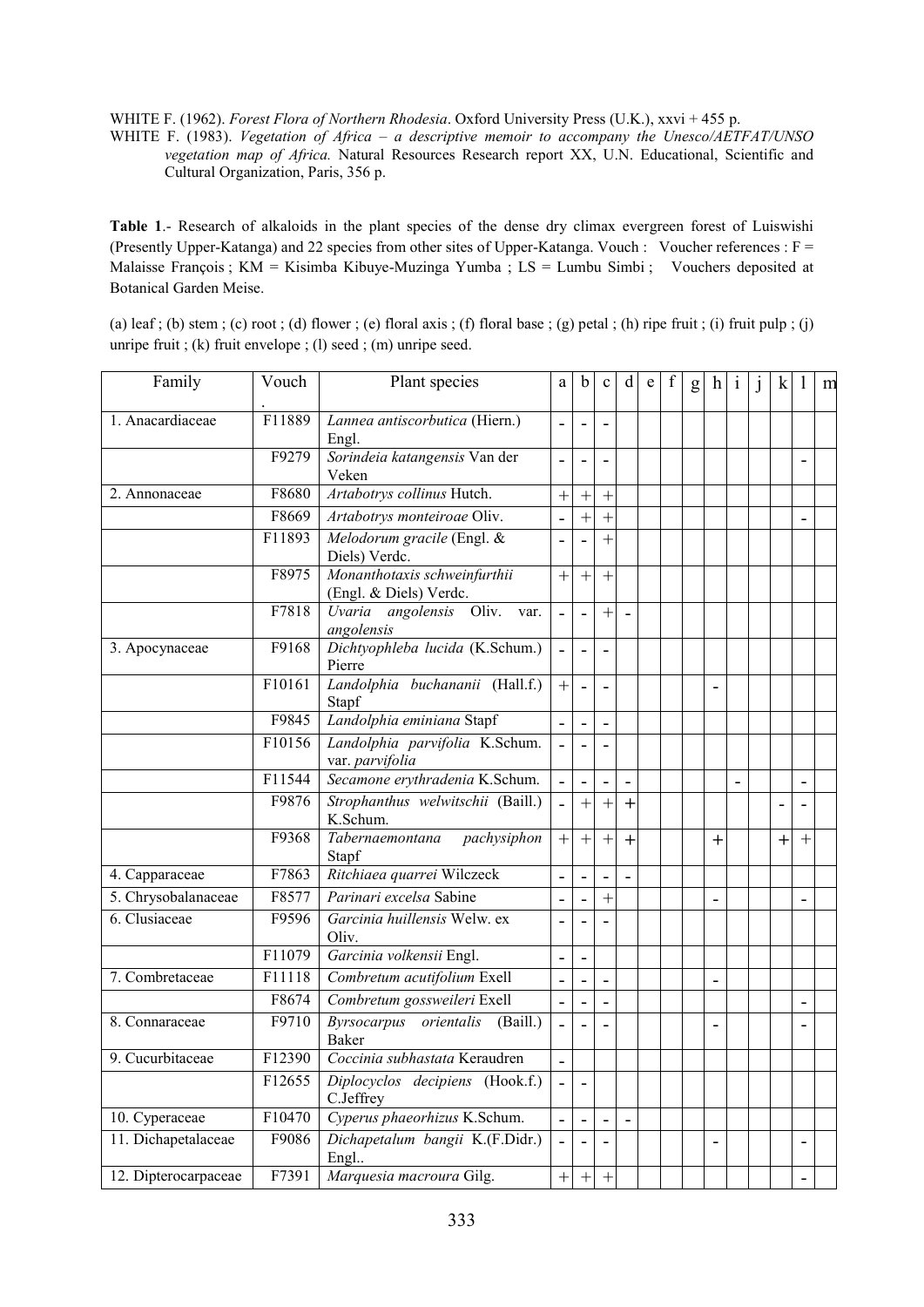| 13. Ebenaceae       | F9593              | Diospyros hoyleana F.White<br>subsp. hoyleana                                              |                              |                          |                |                |  |        |  |        |  |
|---------------------|--------------------|--------------------------------------------------------------------------------------------|------------------------------|--------------------------|----------------|----------------|--|--------|--|--------|--|
|                     | F7619              | Diospyros mespiliformis Hochst.<br>ex A.DC.                                                | $\overline{\phantom{0}}$     |                          |                |                |  |        |  |        |  |
|                     | F6047              | Euclaea schimperi (A.DC.)<br>Dandy                                                         | $\overline{a}$               | ÷                        |                |                |  |        |  |        |  |
| 14. Erythroxylaceae | F9154              | Erythroxylum emarginatum<br>Thonn.                                                         | $^{+}$                       | $^{+}$                   | $^{+}$         |                |  |        |  |        |  |
| 15. Euphorbiaceae   | F11033             | Sapium schmitzii J.Léonard                                                                 | $\qquad \qquad \blacksquare$ | $\overline{\phantom{0}}$ | $^{+}$         |                |  |        |  |        |  |
| 16. Fabaceae        | F9751              | Abrus pulchellus Thw. subsp.<br>tenuiformis (Benth.) Verdc.                                |                              |                          |                |                |  |        |  |        |  |
|                     | F6483              | Albizzia adianthifolia<br>(Schumach.) W.F. Wight                                           |                              |                          | $^{+}$         |                |  |        |  |        |  |
|                     | F9751              | Baphia capparidifolia Bak. subsp.<br>bangweolensis (R.E.Fries)<br><b>Brumitt</b>           |                              |                          |                |                |  |        |  |        |  |
|                     | F7842              | Brachystegia spiciformis Benth.<br>var. schmitzii Hoyle                                    | $\overline{\phantom{a}}$     | $^{+}$                   | $^{+}$         | $\blacksquare$ |  |        |  |        |  |
|                     | F6560              | Brachystegia taxifolia Harms                                                               |                              |                          |                |                |  |        |  |        |  |
|                     | F7803              | Dalbergia hostilis Benth.                                                                  |                              |                          |                |                |  |        |  |        |  |
|                     | F9545              | Erythrophleum suaveolens (Guill.<br>& Perr.) Brenan                                        | $\ddot{}$                    | $\ddot{}$                | $\overline{+}$ |                |  |        |  | $^{+}$ |  |
|                     | F9112              | Leptoderris nobilis (Welw. ex<br>Baker) Dunn                                               |                              |                          |                |                |  |        |  |        |  |
|                     | F12620             | Rhynchosia albiflora (Sims)<br>Alston                                                      |                              |                          |                |                |  |        |  |        |  |
| 17. Flacourtiaceae  | $\overline{F1820}$ | Rawsonia lucida Harv. & Sond.                                                              |                              |                          |                |                |  |        |  |        |  |
| 18. Hypericaceae    | F9268              | Psorospermum tenuifolium<br>Hook.f.                                                        |                              |                          |                |                |  |        |  |        |  |
| 19. Icacinaceae     | F9982              | Apodytes dimidiata E.Mey. subsp.<br>dimidiata                                              | $^{+}$                       |                          | $^{+}$         |                |  |        |  |        |  |
|                     | F6750              | Rhaphiolstylis beninensis (Hook.f.<br>ex Hook.) Planch. ex Benth. in<br>Hook.              | $^{+}$                       |                          | $^{+}$         |                |  | $+$    |  |        |  |
| 20. Iridaceae       | F12654             | Crocosmia pauciflora Milne-Red.                                                            | $^{+}$                       |                          | $^{+}$         |                |  | $^{+}$ |  |        |  |
| 21. Lamiaceae       | LS 04              | Vitex fischeri Gürke                                                                       | $^{+}$                       |                          |                |                |  |        |  |        |  |
|                     | F8619              | Vitex fischeri Gürke                                                                       |                              |                          |                |                |  |        |  |        |  |
|                     | <b>LS 02</b>       | Vitex madiensis Oliv. subsp.<br>milanjensis (Britten) F. White                             | $\ddot{}$                    |                          |                |                |  |        |  |        |  |
|                     | LS 03              | Vitex mombassae Vatke                                                                      |                              |                          |                |                |  |        |  |        |  |
| 22. Loganiacae      | F7762              | Antotocleista schweinfurthii Gilg.                                                         | $^{+}$                       | $^{+}$                   | $^{+}$         |                |  |        |  |        |  |
|                     | F7806              | Strychnos angolensis Gilg.                                                                 |                              | $^{+}$                   | $+$            |                |  |        |  |        |  |
|                     | F7837              | Struchnos lucens Bak.                                                                      | $^{+}$                       | $^{+}$                   | $^{+}$         |                |  |        |  |        |  |
| 23. Loranthaceae    | F12938             | Agelanthus zizyphifolius (Engl.)<br>Pohl. & Wiens subsp. vittatus<br>(Engl.) Pohl. & Wiens | $\overline{\phantom{a}}$     |                          |                |                |  |        |  |        |  |
| 24. Melastomataceae | F12370             | Memecylon flavovirens Bak.                                                                 | $\overline{\phantom{a}}$     | $\overline{\phantom{0}}$ |                |                |  |        |  |        |  |
| 25. Meliaceae       | F9890              | Entandrophragma delevoyi De<br>Wild.                                                       |                              |                          |                |                |  |        |  |        |  |
| 26. Menispermacae   | F9297              | Cissampelos owariensis P.Beauv.<br>ex DC.                                                  | $^{+}$                       | $+$                      | $+$            |                |  |        |  |        |  |
| 27. Moraceae        | F7777              | Ficus artocarpoides Warb.                                                                  |                              |                          |                |                |  |        |  |        |  |
|                     | F7845              | Ficus craterostoma Milb. &<br>Burret                                                       |                              |                          |                |                |  |        |  |        |  |
|                     | F11882             | Ficus ottonifolia (Miq.) subsp.<br>macrosyce C.C.Berg                                      | $\overline{\phantom{0}}$     |                          |                |                |  |        |  |        |  |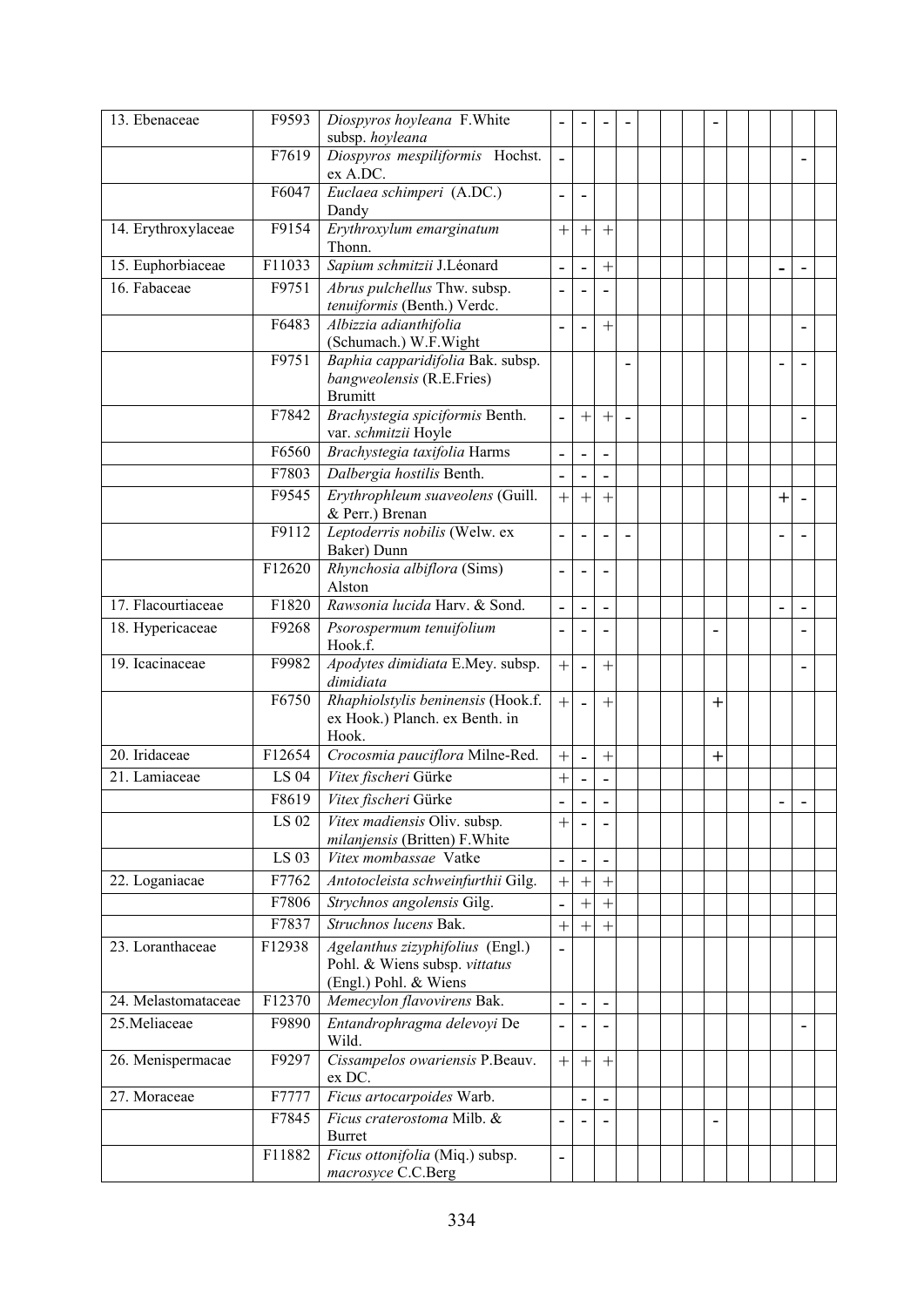| 28. Myrtaceae      | F9923  | Syzygium guineense (Wild.) DC.<br>subsp. afromontanum F. White              |                          |        |        |           |  |                |  |        |        |  |
|--------------------|--------|-----------------------------------------------------------------------------|--------------------------|--------|--------|-----------|--|----------------|--|--------|--------|--|
| 29. Ochnacae       | F12615 | Ochna afzelii R.Br. ex Oliv.                                                | $\blacksquare$           | ۰      | ۰      |           |  |                |  |        |        |  |
|                    | F8654  | Ochna puberula N.Robson                                                     |                          |        |        |           |  |                |  |        |        |  |
| 30. Opiliaceae     | F7870  | Opilia celtidifolia (Guill. & Perr.)<br>Endl.                               |                          |        | $^{+}$ |           |  | $\blacksquare$ |  |        |        |  |
|                    | F7866  | Rhopalopilia marquesii (Engl.)<br>Engl.                                     | $^{+}$                   |        |        |           |  |                |  |        |        |  |
| 31. Orchidaceae    | F9296  | Cynorkis kassnerana Kraenzl.<br>subsp. kassnerana.                          |                          |        |        |           |  |                |  |        |        |  |
|                    | F9651  | Microcoelia koechgleri (Schl.)<br>Summerh.                                  | $\overline{a}$           |        |        |           |  |                |  |        |        |  |
| 32. Passifloraceae | F9976  | Adenia rumicifolia Engl. &<br>Harms var. rumicifolia                        |                          |        |        |           |  |                |  |        |        |  |
| 33. Phyllanthaceae | F6789  | Bridelia cathartica Bertol.                                                 |                          |        |        |           |  |                |  |        |        |  |
|                    | F8960  | Bridelia duvigneaudii J.Léonard                                             | -                        | $^{+}$ | $^{+}$ |           |  |                |  |        |        |  |
|                    | F12928 | Cleistanthus milleri Dunkley                                                | $^{+}$                   |        |        |           |  |                |  |        |        |  |
| 34. Poaceae        | F7881  | Bromulonia gossweileri Stapf &<br>Hubb.                                     |                          |        |        |           |  |                |  |        |        |  |
|                    | F12759 | Megastachya mucronata (Poir.)<br>P.Beauv.                                   |                          |        |        |           |  |                |  |        |        |  |
|                    | F12618 | Oplismenus hirtellus (L.)<br>P.Beauv.                                       |                          |        |        |           |  |                |  |        |        |  |
|                    | F12606 | Panicum lineatum Trin.                                                      | $\overline{a}$           |        |        |           |  |                |  |        |        |  |
| 35. Proteaceae     | F11083 | Faurea saligna Harv.                                                        |                          |        |        |           |  |                |  |        |        |  |
| 36. Rubiaceae      | F9400  | Aidia micrantha (K.Schum.)<br>F. White var. msonju (K. Krause)<br>Petit     | -                        |        |        |           |  |                |  |        |        |  |
|                    | F7851  | Canthium gueinzii (Sond.) Hiern                                             | $\overline{\phantom{0}}$ |        |        |           |  | $\blacksquare$ |  |        |        |  |
|                    | F9353  | Canthium venosum (Oliv.) Hiern                                              |                          |        |        |           |  |                |  |        |        |  |
|                    | F9908  | Craterispermum laurinum (Poir.)<br>Benth.                                   |                          |        |        |           |  |                |  |        |        |  |
|                    | F9396  | Cremaspora triflora (Thonn.)<br>K.Schum                                     |                          |        |        |           |  |                |  |        |        |  |
|                    | F9653  | Geophila obvallata (Schumach.)<br>F.Didr. subsp. ioides (K.Schum.)<br>Verd. |                          |        |        |           |  |                |  |        |        |  |
|                    | F8688  | Mussaenda arcuata Lam. ex<br>Poir.                                          |                          |        |        |           |  |                |  |        |        |  |
|                    | F9689  | Othiophora scabra Zucc. var.<br>scabra                                      |                          |        |        |           |  |                |  |        |        |  |
|                    | F9398  | Psychotria linearisepala Petit<br>var. linearisepala                        |                          |        | $^{+}$ |           |  |                |  |        |        |  |
|                    | F7979  | Rothmania whitfieldii (Lindl.)<br>Dandy                                     |                          |        |        |           |  |                |  | $^{+}$ | $^{+}$ |  |
|                    | F8656  | Rutidea fuscescens Hiern. subsp.<br>fuscescens                              | $\overline{\phantom{a}}$ |        |        |           |  |                |  |        |        |  |
|                    | F9601  | Rytigynia umbellulata (Hiern.)<br>Robyns                                    | $\blacksquare$           |        |        | $\ddot{}$ |  |                |  |        |        |  |
|                    | F9587  | Rytigynia sp.                                                               | $\overline{\phantom{0}}$ |        |        |           |  |                |  |        |        |  |
|                    | F9607  | Sericanthe andongensis (Hiern)<br>Robbrecht var. mollis Robbrecht           |                          |        |        |           |  |                |  |        |        |  |
|                    | F13411 | Tarenna neurophylla (S.Moore)<br>Bremek.                                    |                          |        |        |           |  |                |  |        |        |  |
|                    | F13425 | Tarenna pavettoides (Harv.) Sim.<br>subsp. gilmannii Bremek. ex<br>Bridson  |                          |        |        |           |  |                |  |        |        |  |